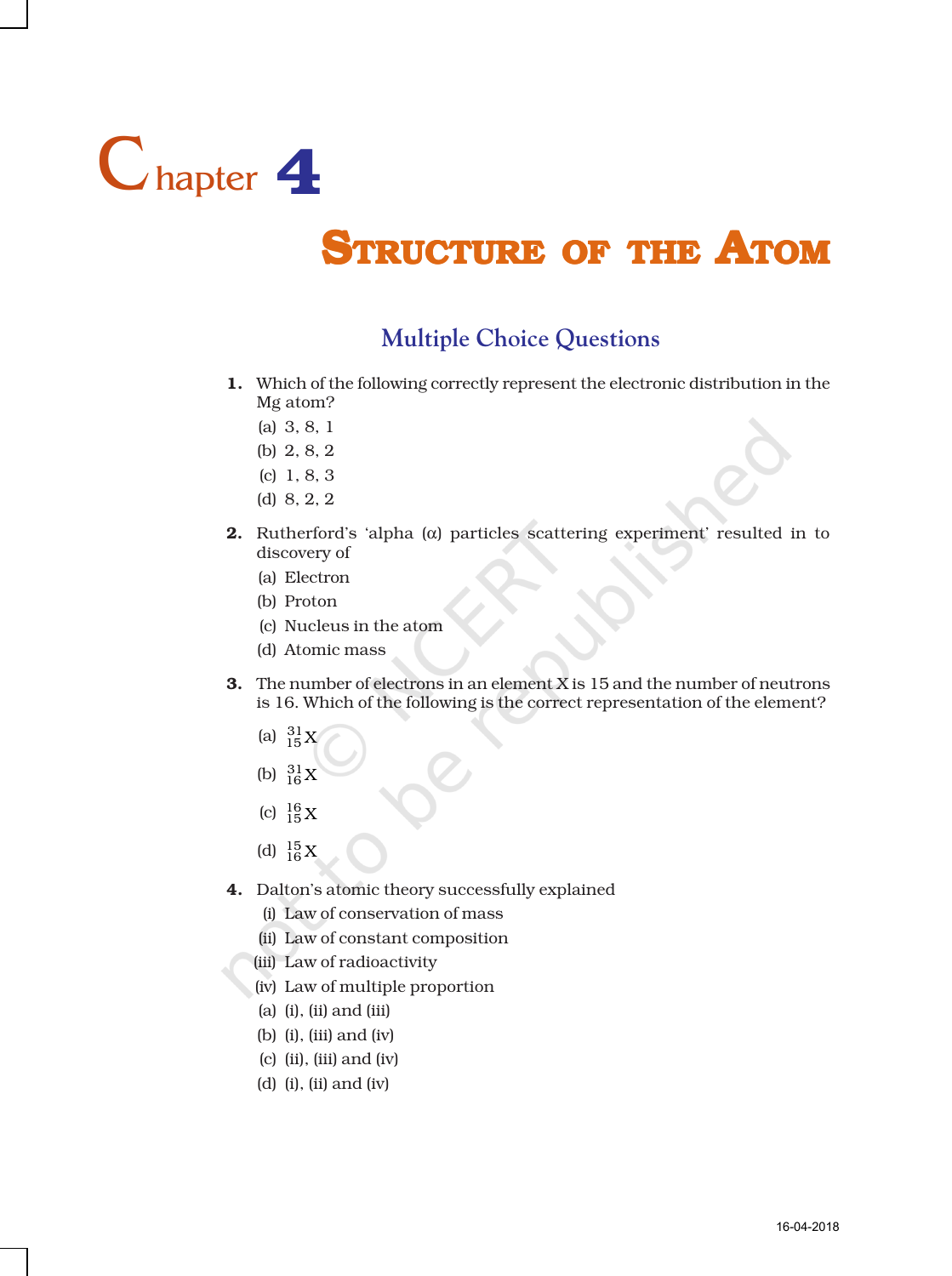- 5. Which of the following statements about Rutherford's model of atom are correct?
	- (i) considered the nucleus as positively charged
	- (ii) established that the  $\alpha$ -particles are four times as heavy as a hydrogen atom
	- (iii) can be compared to solar system
	- (iv) was in agreement with Thomson's model
	- (a) (i) and (iii)
	- (b) (ii) and (iii)
	- (c) (i) and (iv)
	- (d) only (i)
- 6. Which of the following are true for an element?
	- (i) Atomic number = number of protons + number of electrons
	- (ii) Mass number = number of protons + number of neutrons
	- (iii) Atomic mass = number of protons = number of neutrons
	- (iv) Atomic number = number of protons = number of electrons
	- (a) (i) and (ii)
	- (b) (i) and (iii)
	- (c) (ii) and (iii)
	- (d) (ii) and (iv)
- 7. In the Thomson's model of atom, which of the following statments are correct?
	- (i) the mass of the atom is assumed to be uniformaly distributed over the atom
	- (ii) the positive charge is assumed to be uniformaly distributed over the atom
	- (iii) the electrons are uniformaly distributed in the positively charged sphere
	- (iv) the electrons attract each other to stabilise the atom
	- (a) (i), (ii) and (iii)
	- (b) (i) and (iii)
	- (c) (i) and (iv)
	- (d) (i), (iii) and (iv)
- 8. Rutherford's α–particle scattering experiment showed that
	- (i) electrons have negative charge
	- (ii) the mass and positive charge of the atom is concentrated in the nucleus
	- (iii) neutron exists in the nucleus
	- (iv) most of the space in atom is empty Which of the above statements are correct?
	- (a) (i) and (iii)
	- (b) (ii) and (iv)
	- (c) (i) and (iv)
	- (d) (iii) and (iv)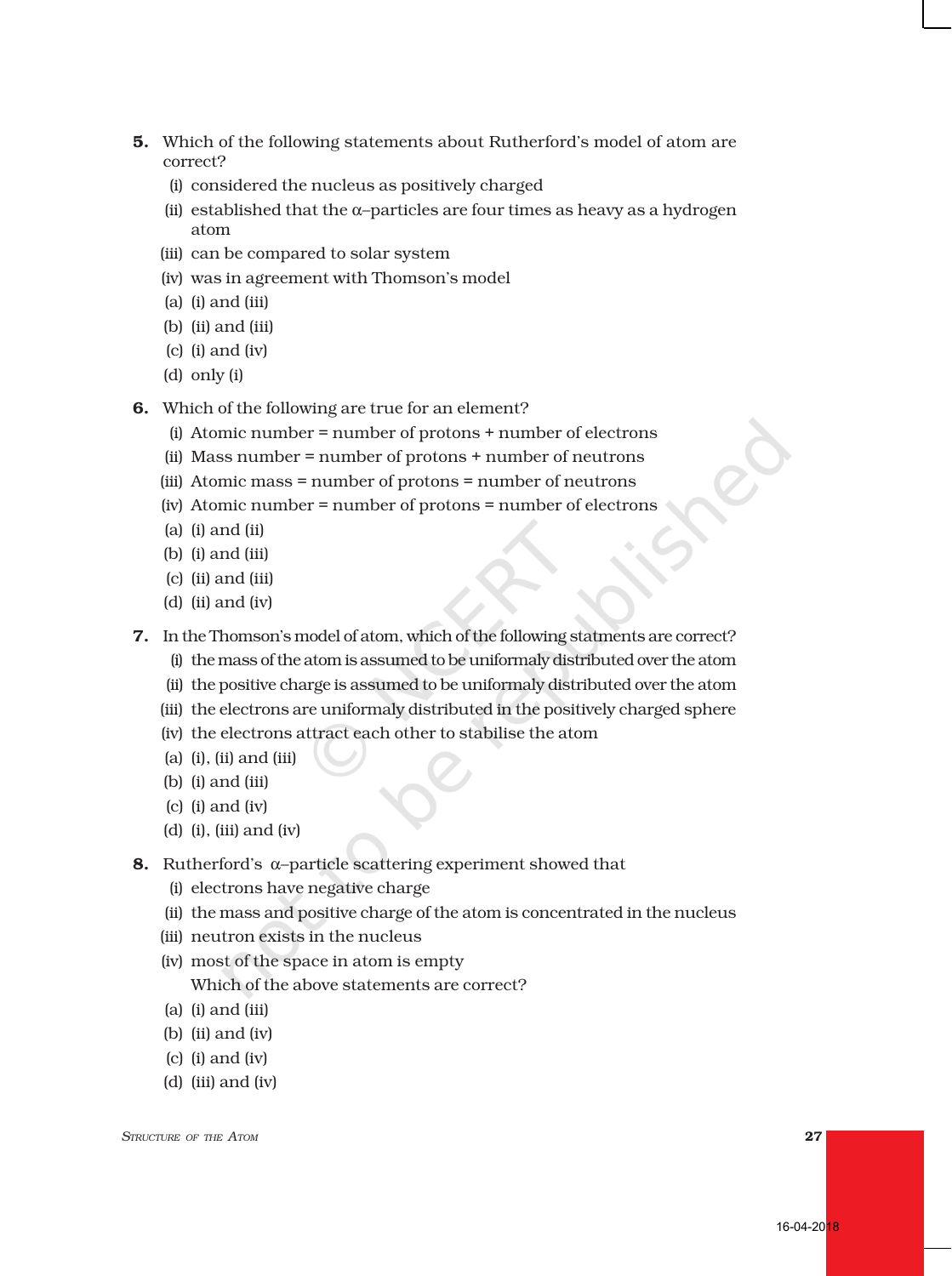- 9. The ion of an element has 3 positive charges. Mass number of the atom is 27 and the number of neutrons is 14. What is the number of electrons in the ion?
	- (a) 13
	- (b) 10
	- (c) 14
	- (d) 16
- 10. Identify the  $Mg^{2+}$  ion from the Fig.4.1 where, n and p represent the number of neutrons and protons respectively



- 11. In a sample of ethyl ethanoate  $(CH_{\alpha}COOC_{\beta}H_{\beta})$  the two oxygen atoms have the same number of electrons but different number of neutrons. Which of the following is the correct reason for it?
	- (a) One of the oxygen atoms has gained electrons
	- (b) One of the oxygen atoms has gained two neutrons
	- (c) The two oxygen atoms are isotopes
	- (d) The two oxygen atoms are isobars.

28 *EXEMPLAR PROBLEMS*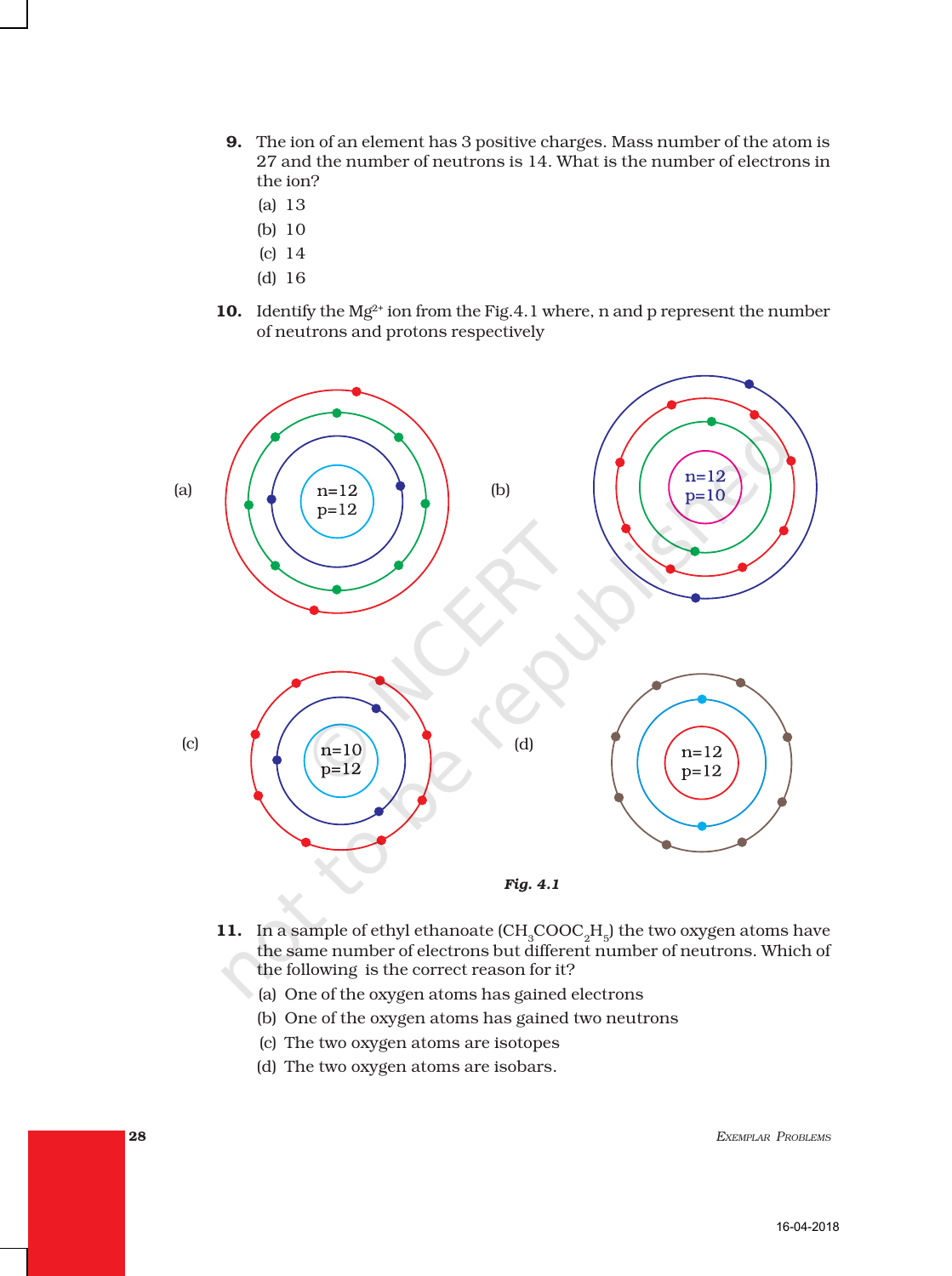- 12. Elements with valency 1 are
	- (a) always metals
	- (b) always metalloids
	- (c) either metals or non-metals
	- (d) always non-metals
- 13. The first model of an atom was given by
	- (a) N. Bohr
	- (b) E. Goldstein
	- (c) Rutherford
	- (d) J.J. Thomson
- 14. An atom with 3 protons and 4 neutrons will have a valency of
	- (a) 3
	- (b) 7
	- (c) 1
	- (d) 4
- 15. The electron distribution in an aluminium atom is
	- (a) 2, 8, 3
	- (b) 2, 8, 2
	- (c) 8, 2, 3
	- (d) 2, 3, 8
- 16. Which of the following in Fig. 4.2 do not represent Bohr's model of an atom correctly?



- (a) (i) and (ii)
- (b) (ii) and (iii)
- (c) (ii) and (iv)
- (d) (i) and (iv)
- 17. Which of the following statement is always correct?
	- (a) An atom has equal number of electrons and protons.
	- (b) An atom has equal number of electrons and neutrons.
	- (c) An atom has equal number of protons and neutrons.
	- (d) An atom has equal number of electrons, protons and neutrons.

*STRUCTURE OF THE ATOM* 29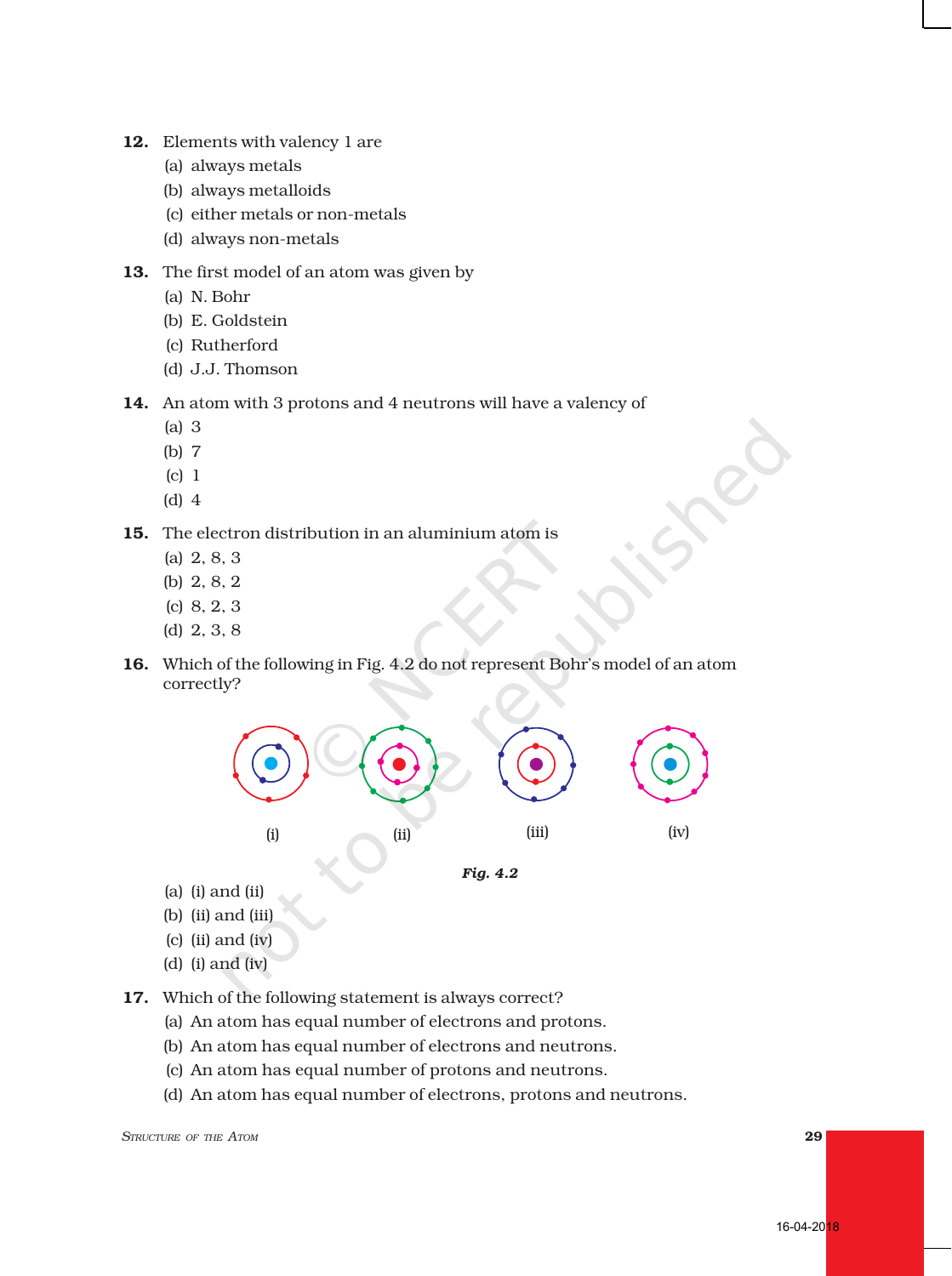- 18. Atomic models have been improved over the years. Arrange the following atomic models in the order of their chronological order
	- (i) Rutherford's atomic model
	- (ii) Thomson's atomic model
	- (iii) Bohr's atomic model
	- (a) (i), (ii) and (iii)
	- (b) (ii), (iii) and (i)
	- (c) (ii), (i) and (iii)
	- (d) (iii), (ii) and (i)

## **Short Answer Questions**

- 19. Is it possible for the atom of an element to have one electron, one proton and no neutron. If so, name the element.
- 20. Write any two observations which support the fact that atoms are divisible.
- 21. Will <sup>35</sup>Cl and <sup>37</sup>Cl have different valencies? Justify your answer.
- **22.** Why did Rutherford select a gold foil in his  $\alpha$ -ray scattering experiment?
- 23. Find out the valency of the atoms represented by the Fig. 4.3 (a) and (b).



- 24. One electron is present in the outer most shell of the atom of an element X. What would be the nature and value of charge on the ion formed if this electron is removed from the outer most shell?
- 25. Write down the electron distribution of chlorine atom. How many electrons are there in the L shell? (Atomic number of chlorine is 17).
- 26. In the atom of an element X, 6 electrons are present in the outermost shell. If it acquires noble gas configuration by accepting requisite number of electrons, then what would be the charge on the ion so formed?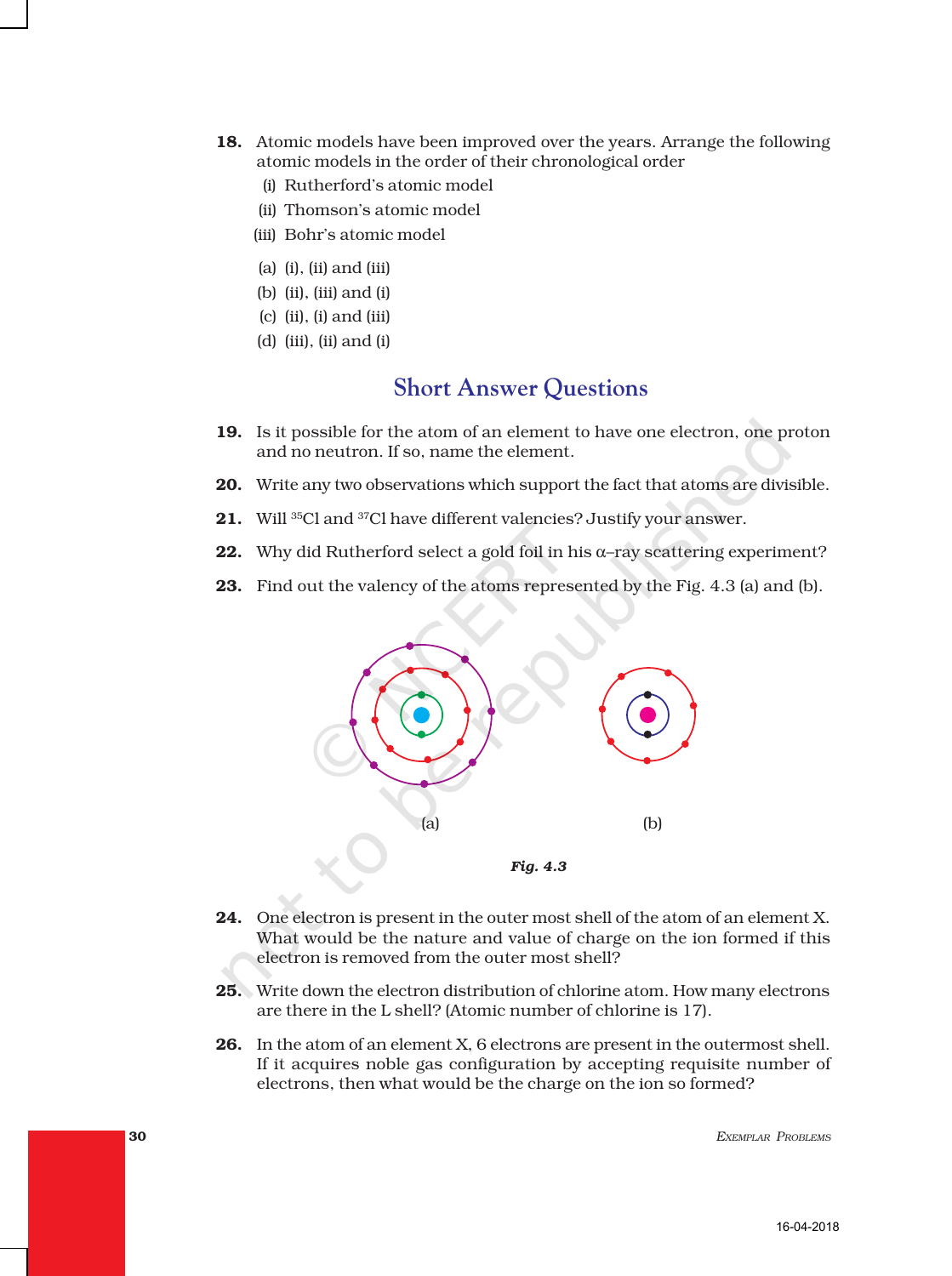16-04-2018

27. What information do you get from the Fig. 4.4 about the atomic number, mass number and valency of atoms X, Y and Z? Give your answer in a tabular form.



- 28. In response to a question, a student stated that in an atom, the number of protons is greater than the number of neutrons, which in turn is greater than the number of electrons. Do you agree with the statement? Justify your answer.
- **29.** Calculate the number of neutrons present in the nucleus of an element X

which is represented as  $\frac{31}{15}X$ 

30. Match the names of the Scientists given in column **A** with their contributions towards the understanding of the atomic structure as given in column B

- $(A)$  (B) (a) Ernest Rutherford (i) Indivisibility of atoms
	-
	-
- (b) J.J.Thomson (ii) Stationary orbits
- (c) Dalton (iii) Concept of nucleus
- 
- (e) James Chadwick (v) Atomic number
- (d) Neils Bohr (iv) Discovery of electrons
	-
- (f) E. Goldstein (vi) Neutron
- (g) Mosley (vii) Canal rays
- 
- 31. The atomic number of calcium and argon are 20 and 18 respectively, but the mass number of both these elements is 40. What is the name given to such a pair of elements?
- 32. Complete the Table 4.1 on the basis of information available in the symbols given below